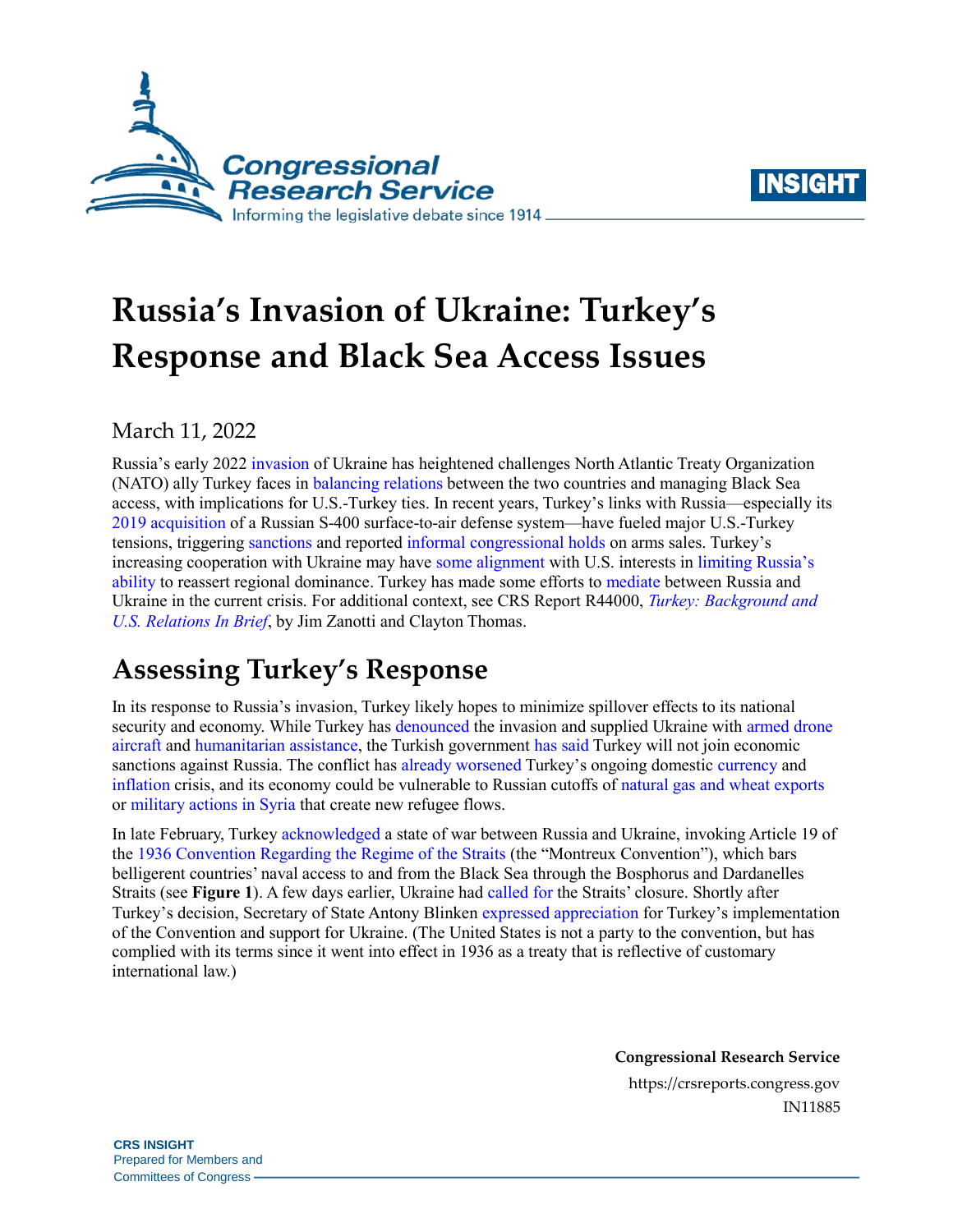<span id="page-1-0"></span>



Turkey's invocation of Article 19 for the [first time since World War II](https://www.forbes.com/sites/jillgoldenziel/2022/03/02/how-turkeys-blocking-russia-from-the-black-sea-harms-neutral-states/?sh=4eac24daaa6d) may have limited near-term military impact. Russia reportedly has [naval predominance](https://www.cnn.com/2022/02/28/middleeast/mideast-summary-02-28-2022-intl/index.html) over Ukraine with its Black Sea fleet and other ships that transited the Straits before the invasion.

The longer the war continues, the more significant Turkish restrictions on passage [could become.](https://www.cnn.com/2022/02/28/middleeast/mideast-summary-02-28-2022-intl/index.html) An exception to the Straits' closure under Article 19 permits access to Russian ships if they are returning to their designated Black Sea bases, but Turkey's foreign minister [has stated](https://www.barrons.com/news/turkey-recognises-russia-ukraine-war-may-block-warships-01645983607) that ships returning to base "should not be involved in the war." President Recep Tayyip Erdogan [has said](https://www.brookings.edu/blog/order-from-chaos/2022/02/28/erdogans-straits-of-indecision-in-the-russia-ukraine-war/) that Turkey seeks to avoid escalation. In March 10 correspondence with CRS, a Turkish official explained that Turkey has advised all countries to refrain from sending warships through the Straits, but has not formally closed the Straits to non-belligerent states. Some naval analysts have [expressed concern](https://www.lawfareblog.com/turkey-must-close-turkish-straits-only-russian-and-ukrainian-warships) that discouraging other countries from transit when Russia can return ships to Black Sea bases could undermine the Convention and put NATO at a disadvantage. [One has asserted](https://foreignpolicy.com/2022/03/01/turkey-black-sea-straits-russia-ships-ukraine-war/) that Black Sea access is "essential for the alliance's presence and security as well as to reassure" allies Romania and Bulgaria.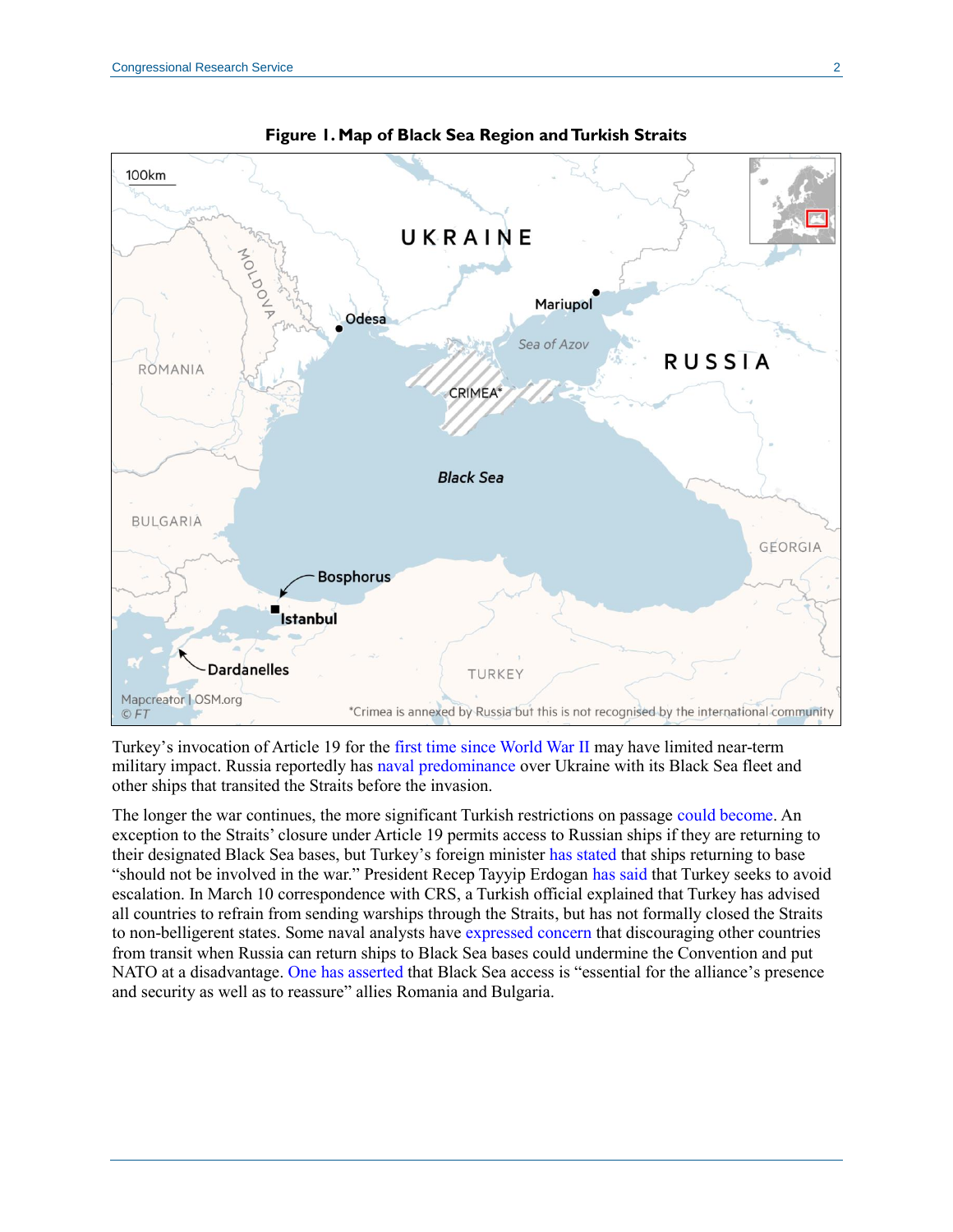### **Key U.S. Policy Issues**

#### **F-16 Sale and S-400**

The ongoing war and its effect on Turkey's relations with the United States, Russia, and Ukraine, could influence a [pending request](https://politicstoday.org/f-16vs-instead-of-f-35s-whats-behind-turkeys-request/) by Turkey for upgraded and new F-16 fighter aircraft. Turkey seeks to [modernize](https://crsreports.congress.gov/product/pdf/R/R44000#_Toc91773207) its air force after losing access to the F-35 Joint Strike Fighter when it acquired the Russian S-400 system. Analysts have considered [Congress's role](https://www.atlanticcouncil.org/blogs/turkeysource/why-turkeys-transatlantic-identity-could-change-forever/?mkt_tok=NjU5LVdaWC0wNzUAAAGBhjAmBLijX10-cae0pvMmMvy_XHdjxfpd3WMoGRvURd9XS7_Q-W75ieLspqgj8Ky1y1WP63FhCZUDk5frRPFEYjX8QpRSSGHDQsI0CcXl) in reviewing the proposed F-16 sale (no formal notification has occurred to date), how its failure [might damage](https://politicstoday.org/f-16vs-instead-of-f-35s-whats-behind-turkeys-request/) the U.S.-Turkey relationship, and whether Turkey [might turn to Russia](https://breakingdefense.com/2021/10/turkeys-fighter-flirtation-with-russia-is-it-serious/) or [other European countries](https://www.defensenews.com/global/europe/2022/03/09/russian-invasion-of-ukraine-is-reviving-euro-turkish-fighter-efforts/) for fighter aircraft in that case.

Alternatively, it is unclear whether the war and its aftermath might lead Turkey to change its position on keeping the S-400. Removing the S-400 from Turkey could lead the United States to lift th[e sanctions](https://crsreports.congress.gov/product/pdf/IN/IN11557) mentioned above, and even allow Turkey to receive F-35s under Section 1245 of [P.L. 116-92.](http://www.congress.gov/cgi-lis/bdquery/R?d116:FLD002:@1(116+92))

#### **Turkish Military Cooperation with Ukraine**

The ongoing war is testing the consequences of Turkish military cooperation with Ukraine. How that cooperation impacts the war and how Russia responds to it could have implications for U.S. policy.

Turkey has reportedly sold several Turkish-origin [Bayraktar TB2 drones](https://crsreports.congress.gov/product/pdf/R/R44000#_Toc91773208) (see **[Figure 2](#page-3-0)**) to Ukraine as part of [deepening bilateral defense cooperation.](https://www.voanews.com/a/6426727.html) In recent Turkish-supported military operations in Syria, Libya, and Nagorno-Karabakh, these drones have established a [successful track record](https://www.washingtoninstitute.org/media/4697) in targeting Russian-made armored vehicles and anti-aircraft systems. Their ability to affect outcomes might be different in a [higher intensity war](https://www.fpri.org/wp-content/uploads/2022/01/turkeys-response-to-the-russia-ukraine-crisis-1.pdf#page=20) with Russia. Some [claims](https://www.militarytimes.com/flashpoints/ukraine/2022/03/01/ukraines-drone-strikes-reveal-russian-planning-failures-expert-says/) of successful Ukrainian TB2 strikes on Russian military targets have emerged during the war, and [one report](https://www.janes.com/defence-news/news-detail/ukraine-conflict-turkey-airlifts-additional-tb2-ucavs-to-ukraine) suggested that Ukraine may have reportedly received additional TB2s in early March.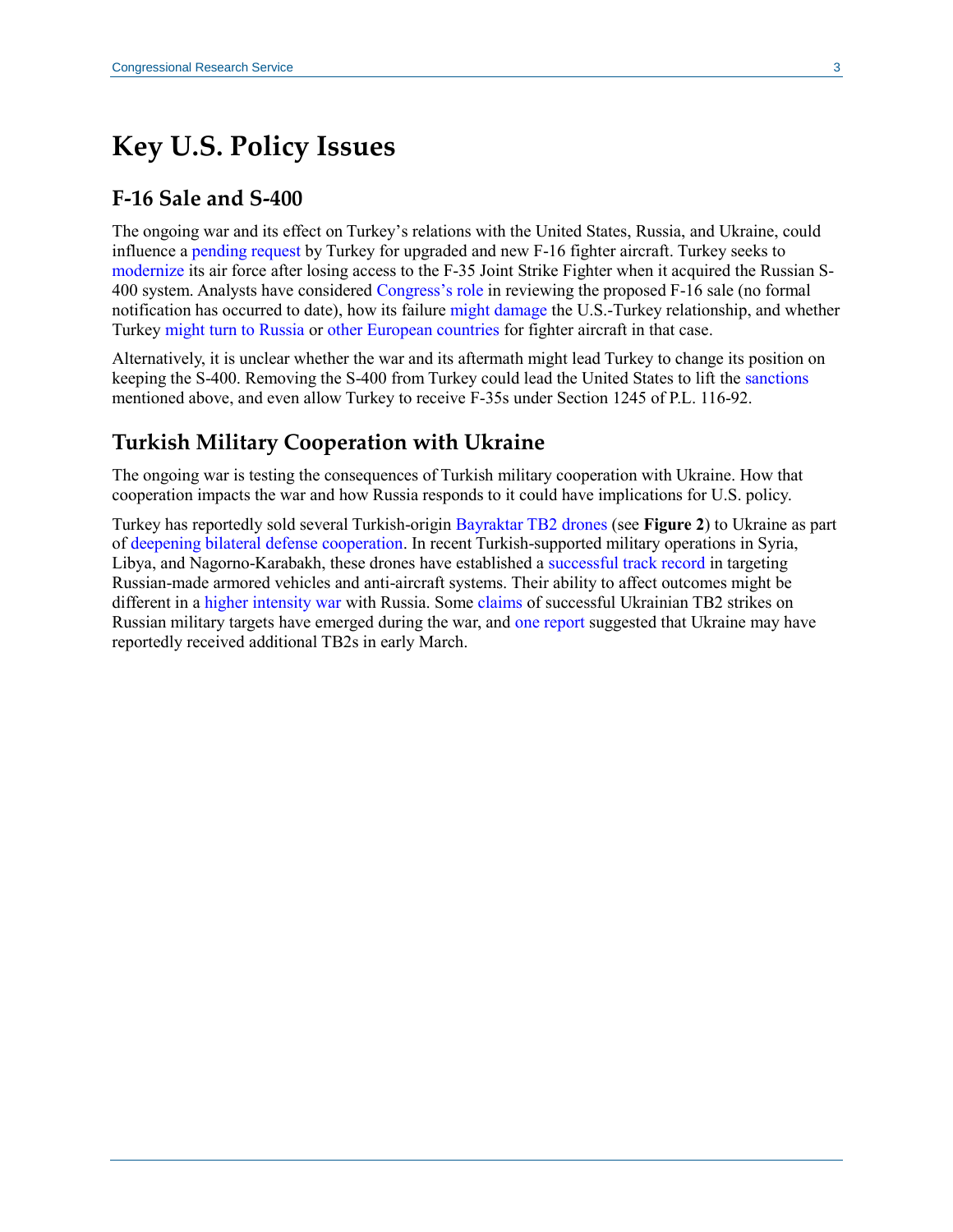<span id="page-3-0"></span>

**Figure 2. Bayraktar TB2 Drone**

Based on outcomes in Ukraine, U.S. officials and lawmakers can assess the benefits and drawbacks of Turkey-Ukraine military cooperation, and whether to encourage or supplement it in ongoing or future situations. In the region, Turkey also has recently cultivated closer defense ties wit[h Azerbaijan, Georgia,](https://www.mei.edu/publications/turkey-nato-ties-are-problematic-there-one-bright-spot) and [Poland.](https://www.dw.com/en/poland-continues-to-draw-eu-nato-ire-over-turkish-drone-purchases/a-57775109)

#### **Turkish Control over Black Sea Access**

Turkey's control over Black Sea access could affect the balance of forces in a longer Russia-Ukraine war and beyond. When Turkey itself is not at war, Article 18 of th[e Montreux Convention](https://cil.nus.edu.sg/wp-content/uploads/formidable/18/1936-Convention-Regarding-the-Regime-of-the-Straits.pdf) places transit limits on the aggregate tonnage of non-Black Sea country warships, and the duration of their stays.

U.S. officials and lawmakers might evaluate the benefits and drawbacks of Turkish actions affecting access for Russian and U.S./NATO warships, both during the war and its aftermath. Such evaluations could inform U.S. efforts to influence Turkish actions and adjust U.S. military deployments. In answering a question about U.S. Black Sea strategy during a March 8 Senate Foreign Relations Committee hearing, Under Secretary of State for Political Affairs Victoria Nuland [said,](https://www.foreign.senate.gov/hearings/watch?hearingid=C2D3CD5F-5056-A066-6084-E7D44DB917B8) "Turkey has taken some very strong moves since this conflict began under the Montreux Convention to deny warships access."